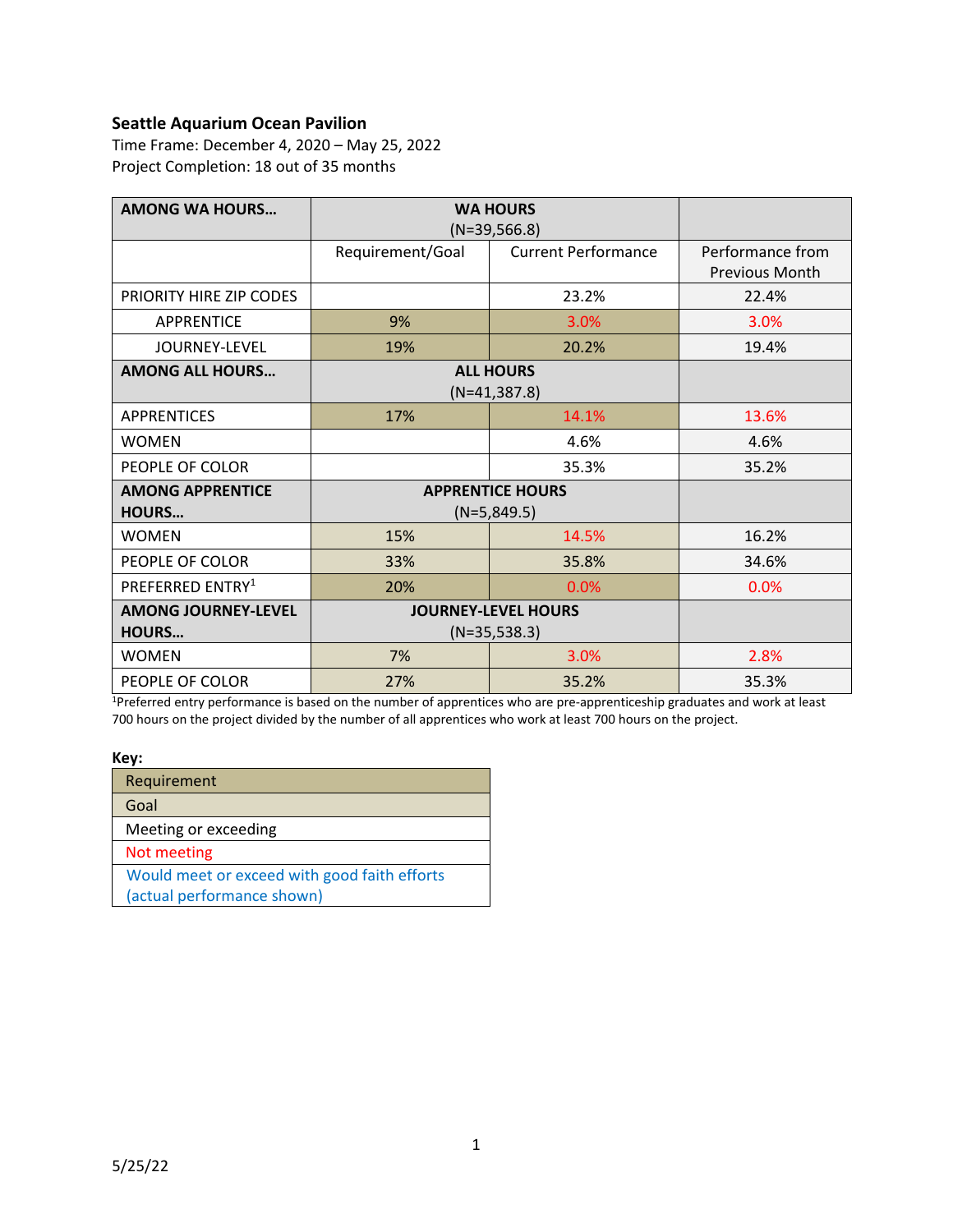### **Seattle Aquarium Ocean Pavilion**

Time Frame: December 4, 2020 – May 25, 2022 Project Completion: 18 out of 35 months

First-tier contractors are listed in the report. Lower-tier subcontractor data is included in the first-tier contractor list. Bold names mean the contractor (or subs) submitted payroll since the last report.

| <b>Contractor</b>               | Apprentice   | Journey      | <b>Total Hours</b> | <b>Priority Hire</b> | <b>Priority Hire</b> | Apprentice         | Preferred    |
|---------------------------------|--------------|--------------|--------------------|----------------------|----------------------|--------------------|--------------|
|                                 | <b>Hours</b> | <b>Hours</b> |                    | <b>Apprentices</b>   | Journey              | <b>Utilization</b> | <b>Entry</b> |
|                                 |              |              |                    | 9% req.              | 19% req.             | 17% reg.           | 20% req.     |
| <b>Turner Construction</b>      | 2,068.8      | 12,705.5     | 14,774.3           | 2.7%                 | 17.2%                | 14.0%              | 0.0%         |
|                                 |              |              |                    |                      |                      |                    |              |
| <b>Titan Earthwork (+ Subs)</b> | 2,079.8      | 11,251.0     | 13,330.8           | 6.1%                 | 15.9%                | 15.6%              | 0.0%         |
|                                 |              |              |                    |                      |                      |                    |              |
| <b>Keller North America</b>     | 320.0        | 3,218.5      | 3,538.5            | 0.0%                 | 1.4%                 | 9.0%               | 0.0%         |
| $(+$ Subs $)$                   |              |              |                    |                      |                      |                    |              |
|                                 |              |              |                    |                      |                      |                    |              |
| <b>Seattle Blue</b>             | 0.0          | 2,443.5      | 2,443.5            | 0.0%                 | 86.4%                | 0.0%               | 0.0%         |
|                                 |              |              |                    |                      |                      |                    |              |
| <b>CMC Rebar West</b>           | 279.0        | 1,739.5      | 2,018.5            | 0.1%                 | 28.6%                | 13.8%              | 0.0%         |
|                                 |              |              |                    |                      |                      |                    |              |
| <b>Longhorn Organics</b>        | 861.5        | 919.8        | 1,781.3            | 0.0%                 | 19.8%                | 48.4%              | 0.0%         |
|                                 |              |              |                    |                      |                      |                    |              |
| <b>Hermanson (+ Subs)</b>       | 119.5        | 873.5        | 993.0              | 0.0%                 | 10.0%                | 12.0%              | 0.0%         |
|                                 |              |              |                    |                      |                      |                    |              |
| <b>Barnhart Crane</b>           | 0.0          | 903.8        | 903.8              | 0.0%                 | 3.3%                 | 0.0%               | 0.0%         |
|                                 |              |              |                    |                      |                      |                    |              |
| <b>Snyder Roofing</b>           | 36.0         | 491.0        | 527.0              | 0.0%                 | 24.5%                | 6.8%               | 0.0%         |
|                                 |              |              |                    |                      |                      |                    |              |
| <b>EC Company (+ Subs)</b>      | 80.0         | 125.0        | 205.0              | 9.8%                 | 42.9%                | 39.0%              | 0.0%         |
|                                 |              |              |                    |                      |                      |                    |              |
| <b>Topsoils</b>                 | 0.0          | 43.5         | 43.5               | 0.0%                 | 9.8%                 | 0.0%               | 0.0%         |
|                                 |              |              |                    |                      |                      |                    |              |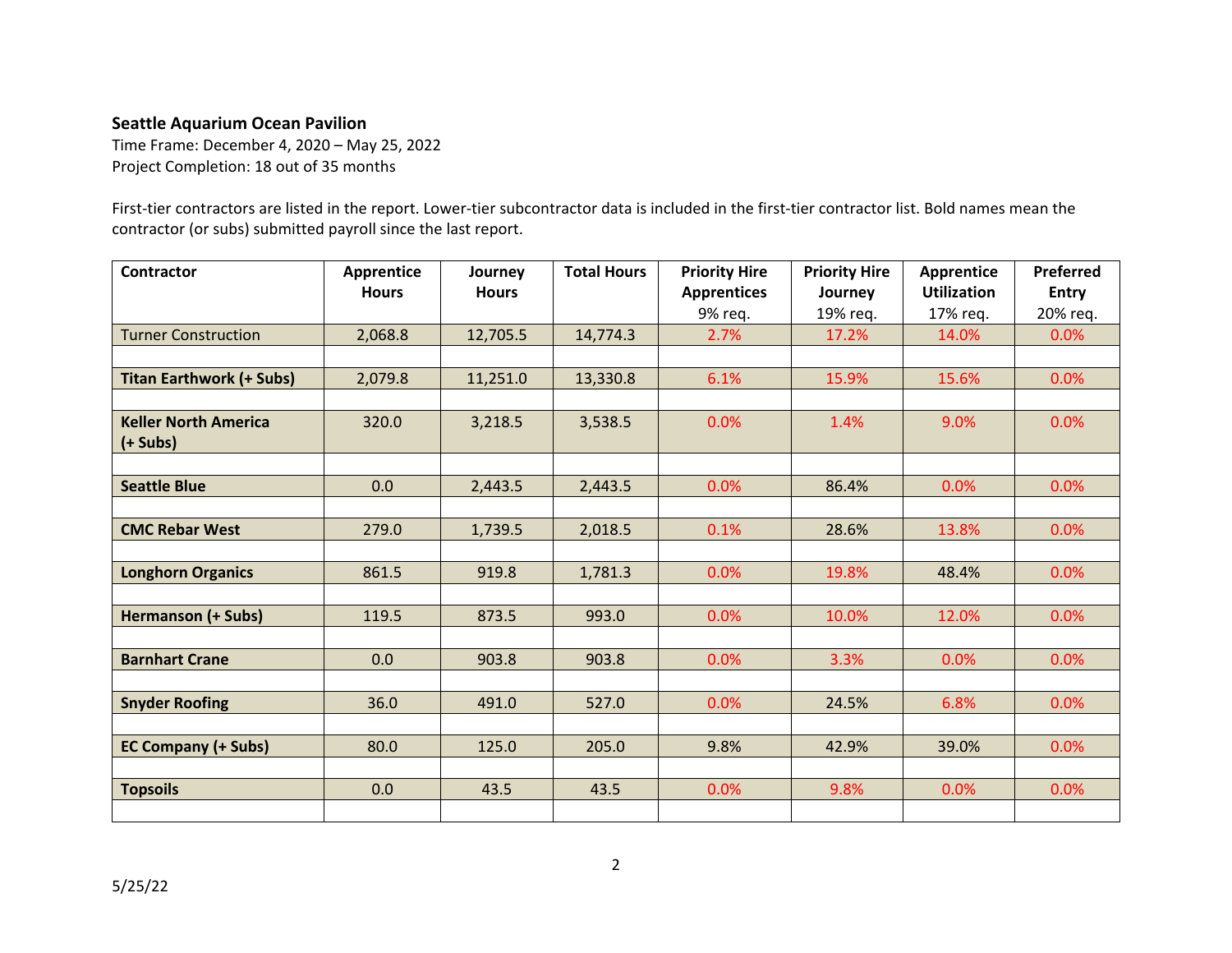| <b>Contractor</b>               | <b>Apprentice</b> | Journey      | <b>Total Hours</b> | <b>Priority Hire</b> | <b>Priority Hire</b> | <b>Apprentice</b>  | Preferred    |
|---------------------------------|-------------------|--------------|--------------------|----------------------|----------------------|--------------------|--------------|
|                                 | <b>Hours</b>      | <b>Hours</b> |                    | <b>Apprentices</b>   | Journey              | <b>Utilization</b> | <b>Entry</b> |
|                                 |                   |              |                    | 9% req.              | 19% req.             | 17% req.           | 20% req.     |
| <b>Stoneway Concrete</b>        | 0.0               | 254.1        | 254.1              | 0.0%                 | 39.1%                | 0.0%               | 0.0%         |
|                                 |                   |              |                    |                      |                      |                    |              |
| <b>Performance Contracting</b>  | 5.0               | 148.0        | 153.0              | 0.0%                 | 0.0%                 | 3.3%               | 0.0%         |
|                                 |                   |              |                    |                      |                      |                    |              |
| <b>Quigg Brothers</b>           | 0.0               | 138.0        | 138.0              | 0.0%                 | 0.0%                 | 0.0%               | 0.0%         |
|                                 |                   |              |                    |                      |                      |                    |              |
| <b>Brundage Bone</b>            | 0.0               | 84.8         | 84.8               | 0.0%                 | 52.2%                | 0.0%               | 0.0%         |
|                                 |                   |              |                    |                      |                      |                    |              |
| <b>Water Tectonics (+ Subs)</b> | 0.0               | 78.5         | 78.5               | 0.0%                 | 0.0%                 | 0.0%               | 0.0%         |
|                                 |                   |              |                    |                      |                      |                    |              |
| Bush, Roed & Hitchings          | 0.0               | 42.0         | 42.0               | 0.0%                 | 50.0%                | 0.0%               | 0.0%         |
|                                 |                   |              |                    |                      |                      |                    |              |
| <b>Pacific Earth Works</b>      | 0.0               | 28.0         | 28.0               | 0.0%                 | 0.0%                 | 0.0%               | 0.0%         |
|                                 |                   |              |                    |                      |                      |                    |              |
| <b>Cascade Concrete Sawing</b>  | 0.0               | 22.0         | 22.0               | 0.0%                 | 0.0%                 | 0.0%               | 0.0%         |
|                                 |                   |              |                    |                      |                      |                    |              |
| <b>Shinn Mechanical</b>         | 0.0               | 20.0         | 20.0               | 0.0%                 | 0.0%                 | 0.0%               | 0.0%         |
|                                 |                   |              |                    |                      |                      |                    |              |
| <b>C&amp;P Painting</b>         | 0.0               | 8.6          | 8.6                | 0.0%                 | 0.0%                 | 0.0%               | 0.0%         |
|                                 |                   |              |                    |                      |                      |                    |              |
| <b>PROJECT TOTALS</b>           | 5,849.6           | 35,538.3     | 41,387.8           | 3.0%                 | 20.2%                | 14.1%              | 0.0%         |

## **Key:**

| Requirement                                  |
|----------------------------------------------|
| Goal                                         |
| Meeting or exceeding                         |
| Not meeting                                  |
| Would meet or exceed with good faith efforts |
| (actual performance shown)                   |